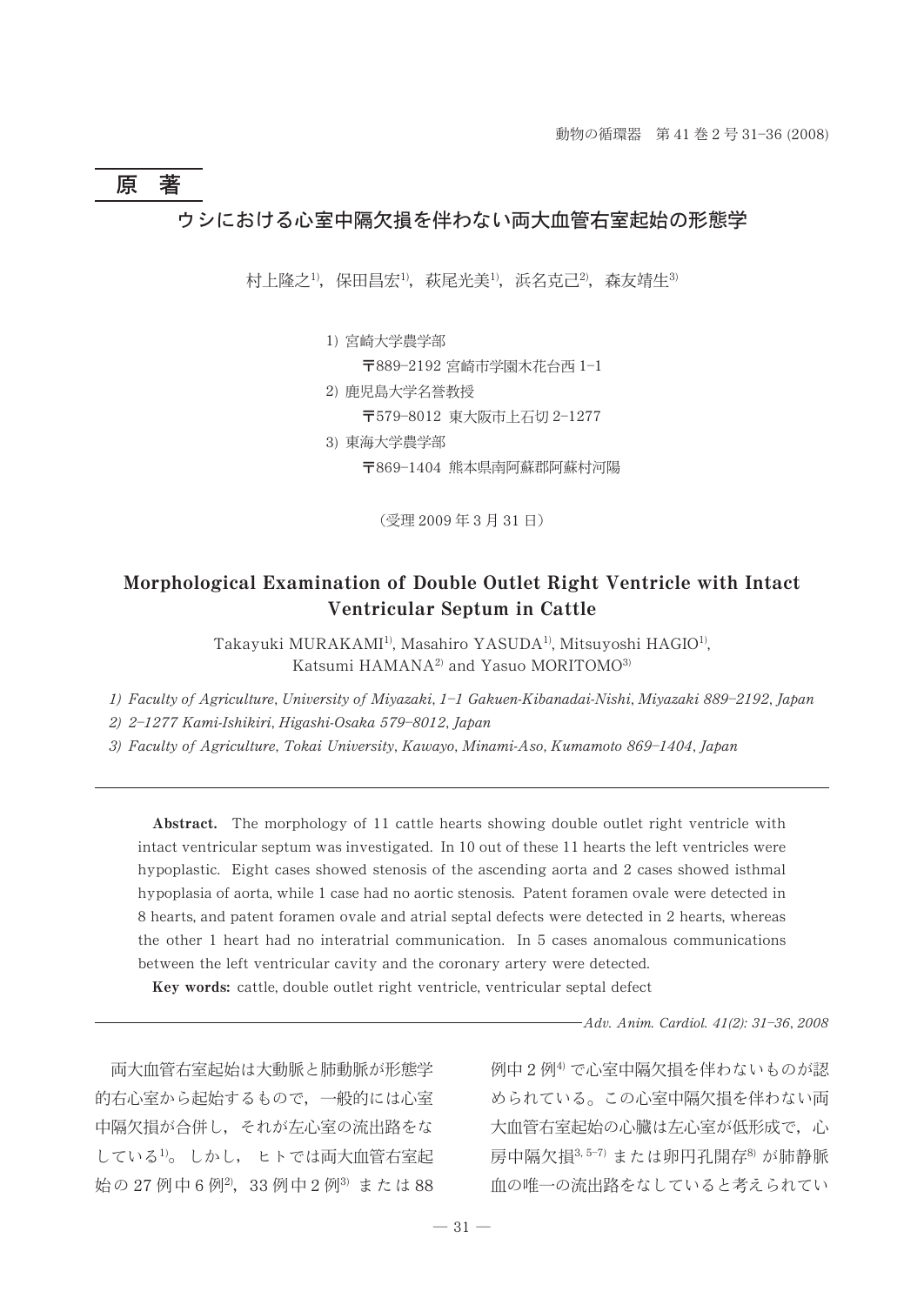る。ウシでは心奇形の中で両大血管右室起始が 多いことが特徴的といわれている<sup>9,10)</sup>が、心室 中隔欠相を伴わないものはわずか 15例11-19)の 発生が知られているだけである。そこで、ウシ における心室中隔欠損を伴わない両大血管右室 起始について形態学的に検討することにした。

### 材料および方法

材料は1979~2007年に収集されたウシの 奇形心のうち、心室中隔欠損を伴わない両大血 管右室起始の心臓11例 (症例1~11) である。 これらの心臓を肉眼的に観察し、僧帽弁(左房 室弁)の発育状態を正常、低形成および閉鎖に 分類した。また左心室の発育状態を正常と低形 成(軽度,中等度,重度)に分類した。冠状動 脈と左心室腔の異常連絡が肉眼的に不明確で, 左心室の心内膜面に異常陥凹が散在していた7 例 (症例1,3~8) のうち4例 (症例1,4~5) は左心室心内膜面の異常陥凹部をパラフィン切 片、アザン染色標本として顕微鏡下で冠状動脈 と左心室腔の異常連絡の有無を観察した。

#### 結 果

今回観察した11例のウシにおける心室中隔 欠損を伴わない両大血管右室起始の解剖学的所 見の概略を Table 1 に示した。

今回観察した11例の心臓はいずれも心房正 位であった。症例 1~10 は房室結合一致,症例 11 は房室結合一致の左房室弁閉鎖であった。 症例3の心臓の大きさはほぼ正常大であった が,他の10例の心臓は大きく,右心房と右心 室は著しい拡張と肥厚を示していた (Fig. 1)。

肺動脈は全例とも正常どおり右心室の動脈円 錐から起始し、そのうち1例 (症例3)は肺動 脈幹の軽度の拡張を示していた。

右心室から起始する大動脈は11例の全例が d-転換を示し、室上稜の右後方 (症例 2, 6, 7, 9), 右方 (症例 3~5, 10, 11), または肺動脈口 より右下方の動脈円錐 (症例1,8)からそれぞ れ起始していた。大動脈弁は7例 (症例2~4, 6,7,9,11)は右房室弁と線維性連絡を示し、他 の4例は両弁間に線維性連絡は存在しなかっ た。なお、大動脈弁と肺動脈弁が線維性連絡を

|    | No. Breed* | Age<br>$\rm (day)$ | Mitral<br>$value**$ | Hypoplasia of Foramen<br>left ventricle | ovale  | <b>ASD</b>                      | Arterioventricular<br>connections** | $Others***$          |
|----|------------|--------------------|---------------------|-----------------------------------------|--------|---------------------------------|-------------------------------------|----------------------|
|    | Hol        | 5                  | Normal              | Normal                                  | Patent |                                 | Microscopical                       | Aortic stenosis      |
| 2  | Hol        | 2                  | Hypoplasia          | Slight                                  | Patent | $\qquad \qquad \longleftarrow$  | Macroscopical                       | Aortic stenosis      |
| 3  | JВ         | 5                  | Hypoplasia          | Slight                                  | Patent | $\qquad \qquad -$               | 2                                   | Aortic stenosis      |
| 4  | JВ         | $\Omega$           | Hypoplasia          | Moderate                                | Patent |                                 | Microscopical                       | <b>IHA</b>           |
| 5  | JB         | 4                  | Hypoplasia          | Moderate                                | Patent | $\hspace{0.1mm}-\hspace{0.1mm}$ | Microscopical                       | Aortic stenosis, DCV |
| 6  | JВ         | 7                  | Hypoplasia          | Moderate                                | Patent | $\hspace{0.1mm}-\hspace{0.1mm}$ | Microscopical                       | Aortic stenosis      |
|    | JΒ         | 49                 | Hypoplasia          | Moderate                                | Patent | $\qquad \qquad -$               | $\mathcal{P}$                       | Without              |
| 8  | Hol        | 8                  | Hypoplasia          | Moderate                                | Patent | $^{+}$                          | $\cdot$                             | Aortic stenosis      |
| 9  | JΒ         | 29                 | Hypoplasia          | Moderate                                | Closed |                                 | Without                             | Aortic stenosis, PDA |
| 10 | JΒ         | 4                  | Hypoplasia          | Severe                                  | Patent | $^+$                            | Without                             | Aortic stenosis      |
| 11 | Hol        | 2                  | Atresia             | Severe                                  | Patent |                                 |                                     | <b>IHA</b>           |

Table 1 Anatomical findings of double outlet right ventricle with intact ventricular septum in cattle

\* Hol: Holstein, JB: Japanese Black

\*\* Anomalous communications between coronary arteries and left ventricular cavity

\*\*\* DCV; double cranial vena cava, IHA; isthmal hypoplasia of aorta, PDA; patent ductus arteriosus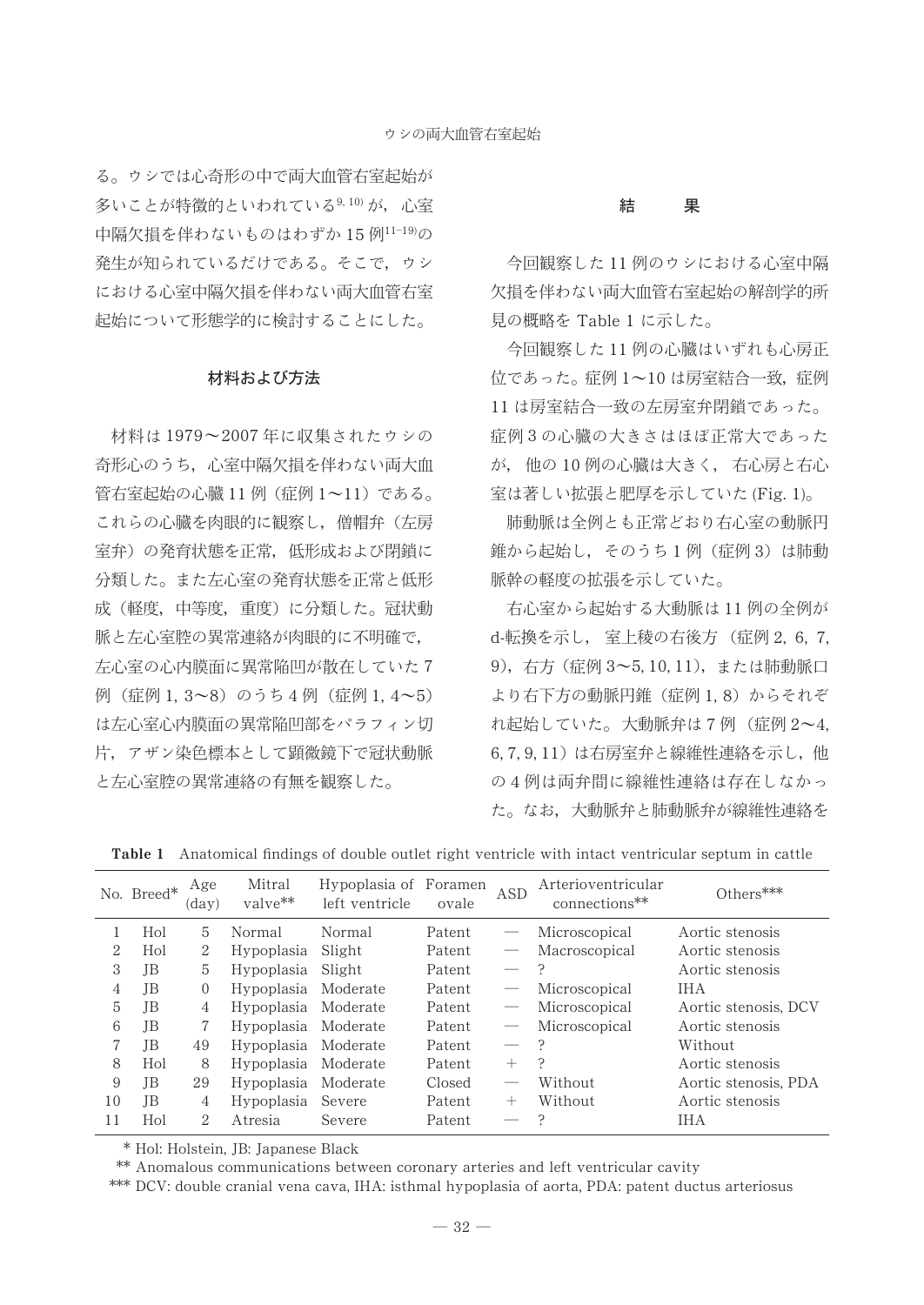

Fig. 1 Double outlet right ventricle with intact ventricular septum, tweezers is inserted into ascending aorta, case 9, frontal view.

> BT: brachiocephalic trunk, LA: left atrium, PT: pulmonary trunk, RA: right atrium, RV: right ventricle



Fig. 2 Well developed left ventricle with anomalous concavities (arrows) on ventricular septal surface, case 1, left lateral view. BT: brachiocephalic trunk, DA:

descending aorta, LA: left atrium, PT: pulmonary trunk, RV: right ventricle



Fig. 3 Hypoplasia of left atrioventricular valve (MV) and left ventricle (LV), case 9, left lateral view. BT: brachiocephalic trunk, DA: descending aorta, PT: pulmonary trunk, RV: right ventricle

示すものは存在しなかった。11 例中8例 (症例 1~3, 5, 6, 8~10) は上行大動脈の狭窄, 2例 (症例4,11)は大動脈峡部の管状低形成を示 し、大動脈狭窄を示さないものはわずか1例 (症例7)だけであった。

左心房は 11 例中 2 例 (症例 9,10) はほぼ正 常大で壁の肥厚も示していなかったが、6例 (症例 1~3, 5, 8, 11) は壁の肥厚, 3例 (症例 4, 6,7)は拡張と壁の肥厚を示していた。左房室 口と左房室弁は1例 (症例1) はほぼ正常で あったが, 8例 (症例 2~4, 6~10) 房室口と房 室弁は低形成であった。残り1例 (症例 11) は 房室弁閉鎖で左心房底は盲端に終わっていた。

左心室は症例1では発育良好で、拡張した右 心室とともに心尖を形成していた (Fig. 2)。し かし、他の10例は程度の差はあったが、いず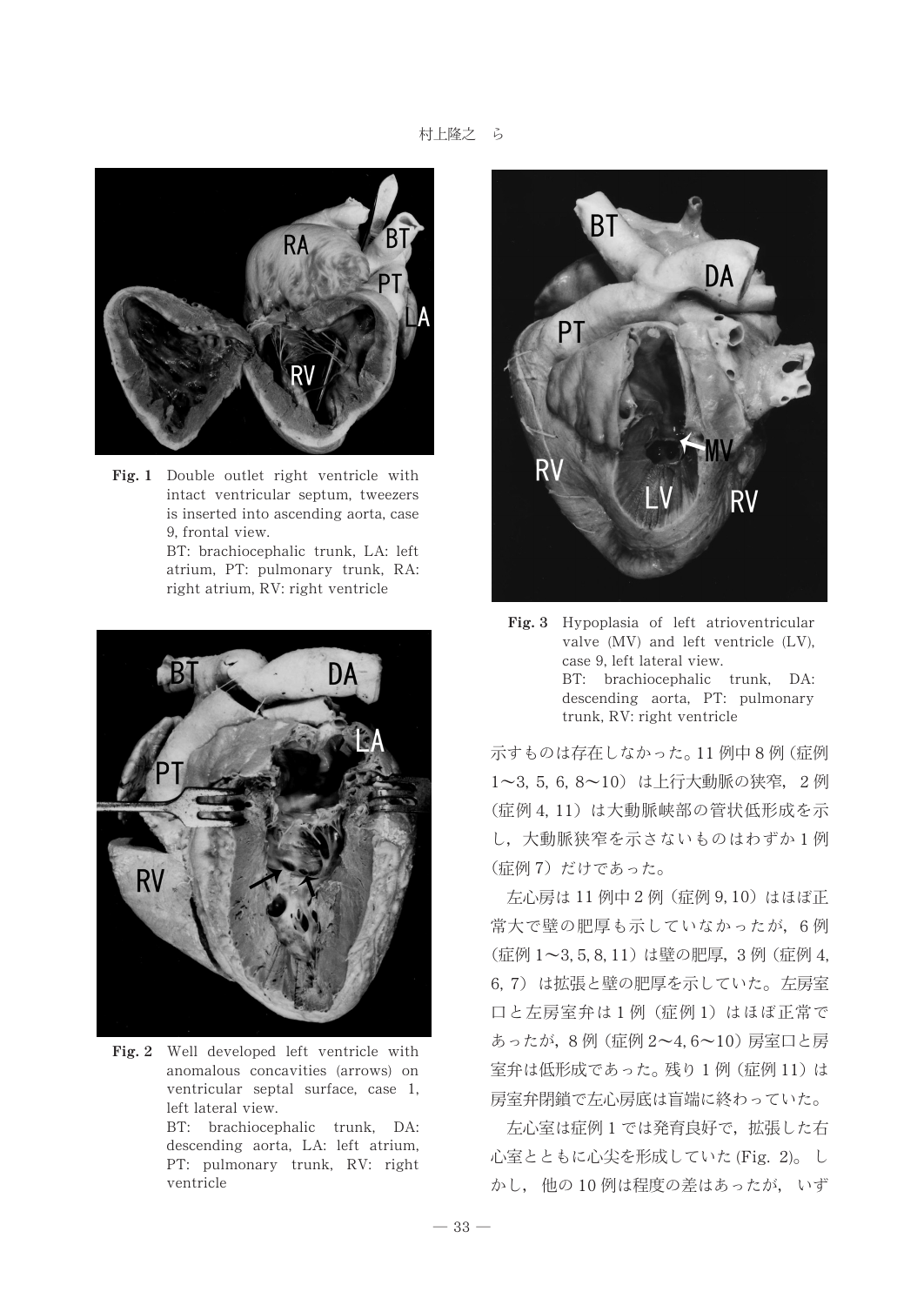

Fig. 4 Microscopical communication between left ventricular cavity (LV) and coronary artery (arrows) in case 1, Azan staining.

れも左心室の低形成を示し (Fig. 3), 特に左房 室弁閉鎖の症例では低形成が著しく、左心室は 狭小であった。症例1~10は左心室の心内膜が び漫性に肥厚し、乳白色を呈していた。

症例2は右冠状動脈が直径 19~2 mmの数 珠球状に拡張して右冠状溝内を右後方へ旋回 し、その左心室枝は心筋層を貫いて直径5mm の口で左心室腔へ開口しているのが肉眼的に認 められた。症例1と3~8では左心室の心室中 隔面や側壁の心内膜面に直径2mm以下の異 常陥凹が散在し、そのうち症例1と4~6では その小陥凹と左心室の心筋層内の冠状動脈枝の 連絡が顕微鏡的に認められた(Fig. 4)。また症 例1と4~8では円錐傍室間溝や洞下室間溝内 を下行する冠状動脈枝の拡張と蛇行が認められ た。症例9と10では左心室の心内膜面に異常 陥凹は肉眼的に認められなかった。また症例 11 は左心室腔が狭小で、その心内膜面が観察 できなかった。

11 例中 10 例 (症例 1~8, 10, 11) は卵円孔 開存, そのうち2例 (症例 8,10) はさらに二次 口型心房中隔欠相を示していたが、残りの1例 (症例9)では卵円孔が閉鎖し、心房中隔欠損も 存在しなかった。

#### 考 察

大動脈と肺動脈が右心室から起始する両大血 管右室起始には一般的に心室中隔欠指が合併し ている1)が、ヒトでは両大血管右室起始の27 例中6例(22.2%)2, 33例中2例(6.1%)3 また は88例中2例(2.3%)4)で心室中隔欠相を伴わ ないものが認められている。今回の観察した心 臓は宮崎大学に保存されている両大血管右室起 始のウシの心臓 97 例中に認められた 11 例で, 先に報告15,18,19) したものを含めると心室中隔 欠損を伴わないものは19例となり、それらが 両大血管右室起始の心臓全体の中で占める割合 は 19.6% であった。

ヒトでは心室中隔欠損を伴わない両大血管右 室起始の心臓は左心室が低形成を示すことが知 られている3,5-7)。今回の観察では、1例(症例 1) は左心室の発育は良好であったが、他の10 例はいずれも低形成を示していた。また過去に 報告されたいずれのウシでも左心室の低形成が 認められている11-19)。

ヒトの心室中隔欠損を伴わない両大血管右室 起始の合併心奇形に関する知見は乏しい<sup>2)</sup>が, ウシでは上行大動脈の狭窄や大動脈峡部の管状 低形成を合併したものが多く、これらの大動脈 狭窄を示さなかったものは11例中わずかに1 例だけであった。

心室中隔欠損を伴わない両大血管右室起始で は心房中隔欠損3,5-7) または卵円孔開存8) が左 心房に流入した肺静脈血の唯一の流出路と考え られている。今回観察したウシでは 11 例中8 例は卵円孔開存、2例は卵円孔開存と心房中隔 欠損であったが、残りの1例にはそのような心 房間連絡は認められなかった。なお、過去のウ シの報告例では16例中13例は卵円孔開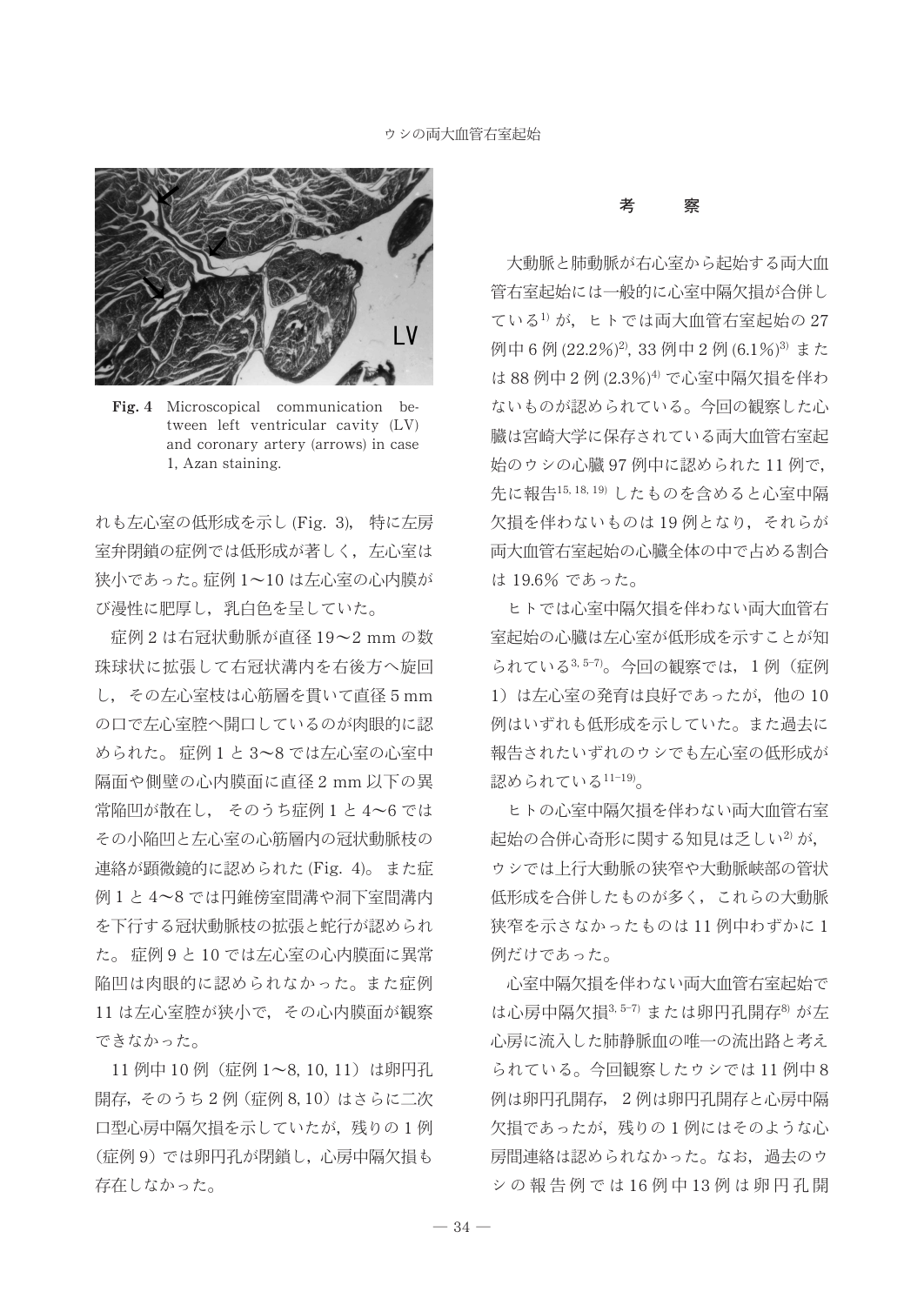存11-13, 15-19), 2例は心房中隔欠相14, 19) を合併 し、残り1例19)には心房間連絡は認められてい ない。

ヒトの心室中隔欠損を伴わない肺動脈閉 銷20-23) や大動脈閉銷24) のような流入路が存在 して流出路が閉鎖した心室では、心室腔と冠状 動脈の間に異常連絡路が存在することが知ら れ、生前の造影法で心室から冠状動脈へ23), ま たは両方向へ22)の血流が証明されている。今回 観察した心室中隔欠損を伴わない両大血管右室 起始の 11 例中 1 例(症例 11)は左房室弁閉鎖 で、その左心室は流入路が存在しない心室で あった。他の10例は流入路が存在し、流出路 は存在しない左心室であった。これら10例中 2例には左心室腔と冠状動脈の異常連絡を示唆 する左心室心内膜面の異常陥凹や左心室壁に分 布する冠状動脈枝の拡張や蛇行は認められな かった。しかし、1例 (症例2)は肉眼的,4例 (症例1,4~6)は顕微鏡的に左心室腔と冠状動 脈の異常連絡が認められた。残りの3例は顕微 鏡的観察を行っていないが、左心室の心内膜面 に異常陥凹が、そのうち2例 (症例7,8)には 左心室に分布する冠状動脈枝の拡張と蛇行が認 められ、これらの3例も左心室と冠状動脈の異 常連絡が存在していた可能性が考えられた。

#### 要 約

ウシ11例における心室中隔欠指を伴わない 両大血管右室起始の心臓を形態学的に調べた。 11 例中 10 例は左心室が低形成であった。8例 は上行大動脈の狭窄, 2例は大動脈峡部の管状 低形成を示し、1例には大動脈狭窄は認められ なかった。8例には卵円孔開存、2例には卵円 孔開存と心房中隔欠損が認められたが、1例に は心房間連絡は存在しなかった。5例には左心 室腔と冠状動脈の間に異常連絡が認められた。

#### 辞 謝

本研究は科学研究費 (基盤研究 (C), 課題番号 20580323)の助成を受けて行われた。記して 深謝する。

#### 文 献

- 1) 長沼万寿喜: 両大血管右室起始症. 臨床循環器病 学1 (戸嶋裕徳, 他編), 277-279頁, 中外医学社, 東京, 1985.
- 2) Cameron, A. H., Acerete, F., Quero, M. and M. C. Castro (1976): Double outlet right ventricle. Br. Heart J., 38, 1124-1132.
- 3) Zamora, R., Moller, J. H. and J. E. Edwards (1975): Double-outlet right ventricle. Chest, 68, 672-677.
- 4) Sridaromont, S., Feldt, R. H., Ritter, D. G., Davis, G.D. and J.E. Edwards (1976): Double outlet right ventricle. Am. J. Cardiol., 38, 85- $94$
- 5) McMahon, H. E. and M. Lipa (1964): Doubleoutlet right ventricle with intact interventricular septum. Circulation, 30, 745-748.
- 6) Ainger, L. E. (1965): Double-outlet right ventricle. Am. Heart J., 70, 521-525.
- 7) Davachi, F., Moller, J.H. and J.E. Edwards (1968): Origin of both great vessels from right ventricle with intact ventriculay septum.  $Am$ . Heart J., 75, 790-794.
- 8) Oppenheimer-Dekker, A. and A. C. Gittenberger-de Groot (1971): Double-outlet right ventricle without ventricular septal defect. Z. Anat. Entwickl.-Gesch., 134, 243-254.
- 9) Van Nie, C. J. (1966): Congenital malformations of the heart in cattle and swine. Acta Morph. Nearl.-Scand., 6, 387-393.
- 10) 大和田孝二·村上隆之 (2000): 牛の先天性心疾 患 469 例の形態学. 日獣会誌, 53, 205-209.